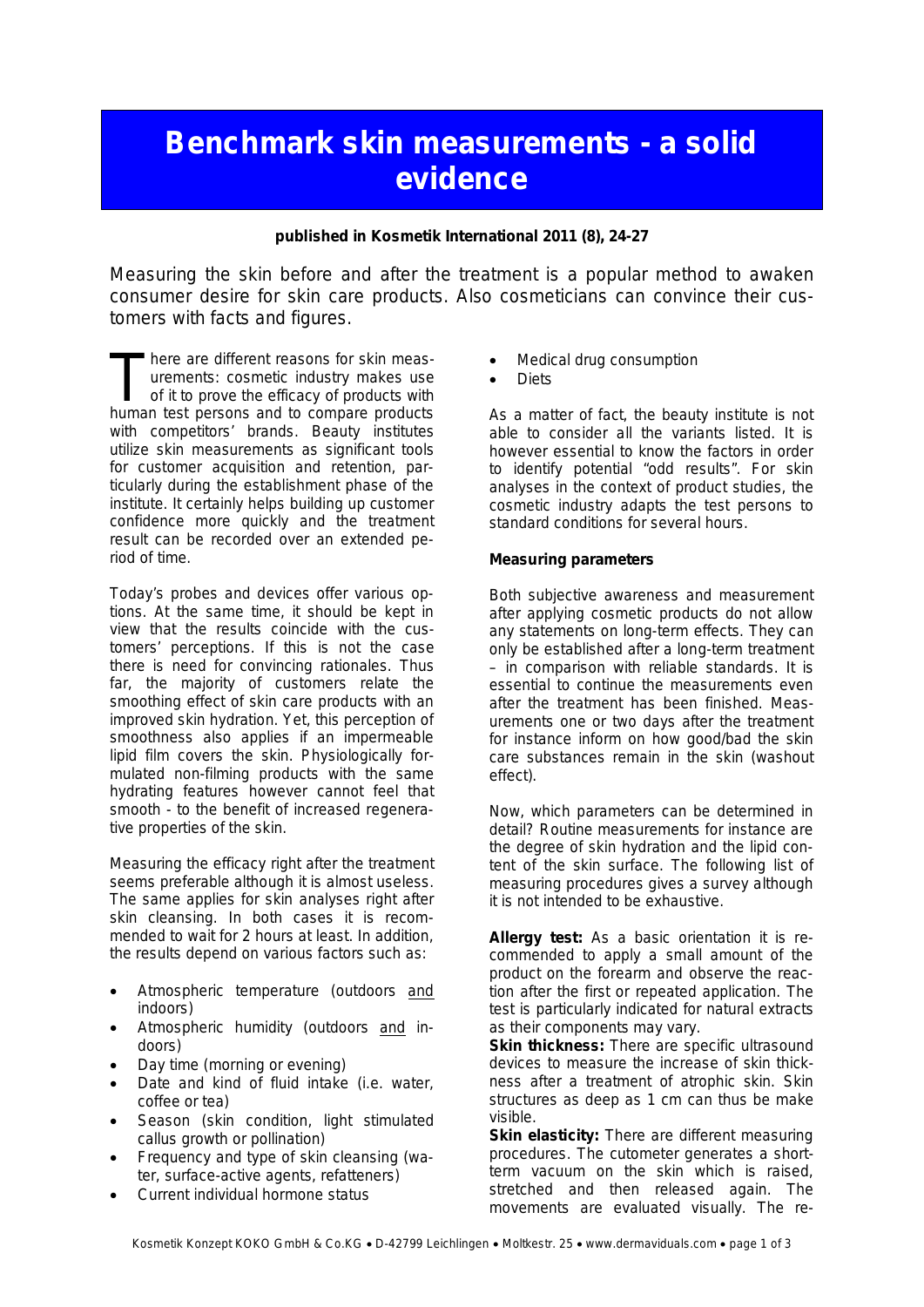viscometer emits shock waves and determines the properties of the collagen and elastin fibers. Skin elasticity measurements are mainly taken after treatments with anti-aging and cellulite products.

**Skin hydration:** The most popular probe in this context is the corneometer that immediately supplies a measuring result after pressing it onto the skin. It registers the moisture content in the surface layers of the skin as deep as 10-20 µm. Capillary blood vessels do not influence the measurement. Neither does superficial skin fat affect the measurement – in contrast to a thick layer of make-up or camouflage. An alternative to the corneometer is the adhesive film to collect superficial skin cells which then are optically analyzed in terms of quantity, size and covered surface area. This allows assessing the hydration of the horny layer.

**Skin surface lipids:** The parchment-like foil of the sebumeter is pressed on the skin over a defined period and absorbs the lipids which then are photometrically analyzed after the probe has been removed. There are also simple test strips for an immediate result. This specific measurement of course records the natural lipids of the skin as well as the lipids released from skin care products. The procedure however has no negative impact as it also allows diagnosing and adequately adjusting excessive skin care. Too much skin care is supposed to be the second leading cause for skin reactions, behind the barrier disturbed and dry skin. Excess care also reduces the regenerative activity of the skin.

**Skin roughness and wrinkle depth:** This "micro relief" is measured with the help of the 3D image recognition with silicon replica (visiometry, profilometry). The recorded skin roughness in combination with a skin hydration analysis allows diagnosing the skin attrition – a parameter that matters in the context of decubitus. With increasing skin hydration also the skin attrition will augment. As an example can be stated that vaseline first reduces the skin attrition like a lubricating agent however due to the following occlusive conditions, the skin hydration will augment and hence also the skin attrition.

**Skin tone analysis:** is a simple and purely visual technique to determine the skin undertone. It is measured by pressing an object slide on the front. The red content of the hemoglobin will disappear and the yellowish skin undertone as well as the degree of tanning will clearly show. If the skin seems whitish the skin undertone is pink.

**pH level:** The pH probe informs on the condition of the acid mantle. It is just applied on the skin surface and the results can immediately be read.

**Microcirculation:** The more intense blood flow in the surface skin layers is measured via hemoglobin content. It is also possible to use this probe to quantify the erythema content and the tanning degree of the skin (melanin). In addition, the surface temperature of the skin can be taken.

**Thigh circumference:** a typical measurement for cellulite treatments which can easily be manipulated via the water balance of the body. **Photographic image:** This method is most inadequate in terms of comparisons - unless conditions are completely identical. Useful are tube-shaped devices with a lens aperture that captures the fully diode-illuminated face and completely excludes all sources of interference (background, other light sources). The devices mostly are equipped with substantial image recognition software and visualize in detail the various skin structures, similar to the belowmentioned digital cameras

**Transepidermal water loss (TEWL):** By means of an applied cylinder, the tewameter probe measures the humidity and temperature gradients which then serve as basic data to calculate the water vapor escaping from the skin. The TEWL allows assessing the integrity respectively penetrability of the skin barrier.

**Visual skin diagnosis:** Besides magnifying lamp, today frequently digital cameras equipped with integrated light source (UV/VIS) and image recognition software are used and directly applied on the skin. The condition before and after the treatment as well as various micro structures including desquamation, pigment spots, efflorescences and wrinkle depth can be recognized and visually or digitally analyzed. Also the morphology of the hair can be recorded.

## **Characteristics**

Offered on the market are probes with the same measuring principle but varying precision – depending on the fact whether they are used at universities, hospitals and dermatological practices for purely scientific purposes or in beauty institutes. Frequently, cosmetic probes only allow a broad orientation.

Besides temporary influences that have to be taken into consideration, the measuring results depend on other factors such as age or sex for instance. As an example should be mentioned that TEWL and thickness of the epidermis decrease in older people whereas the thickness of the horny layer will remain. It should however also be considered that these are statistical values which can vary on a case-bycase-basis.

Within the framework of an in-depth and scientific diagnosis of problem skins or disease re